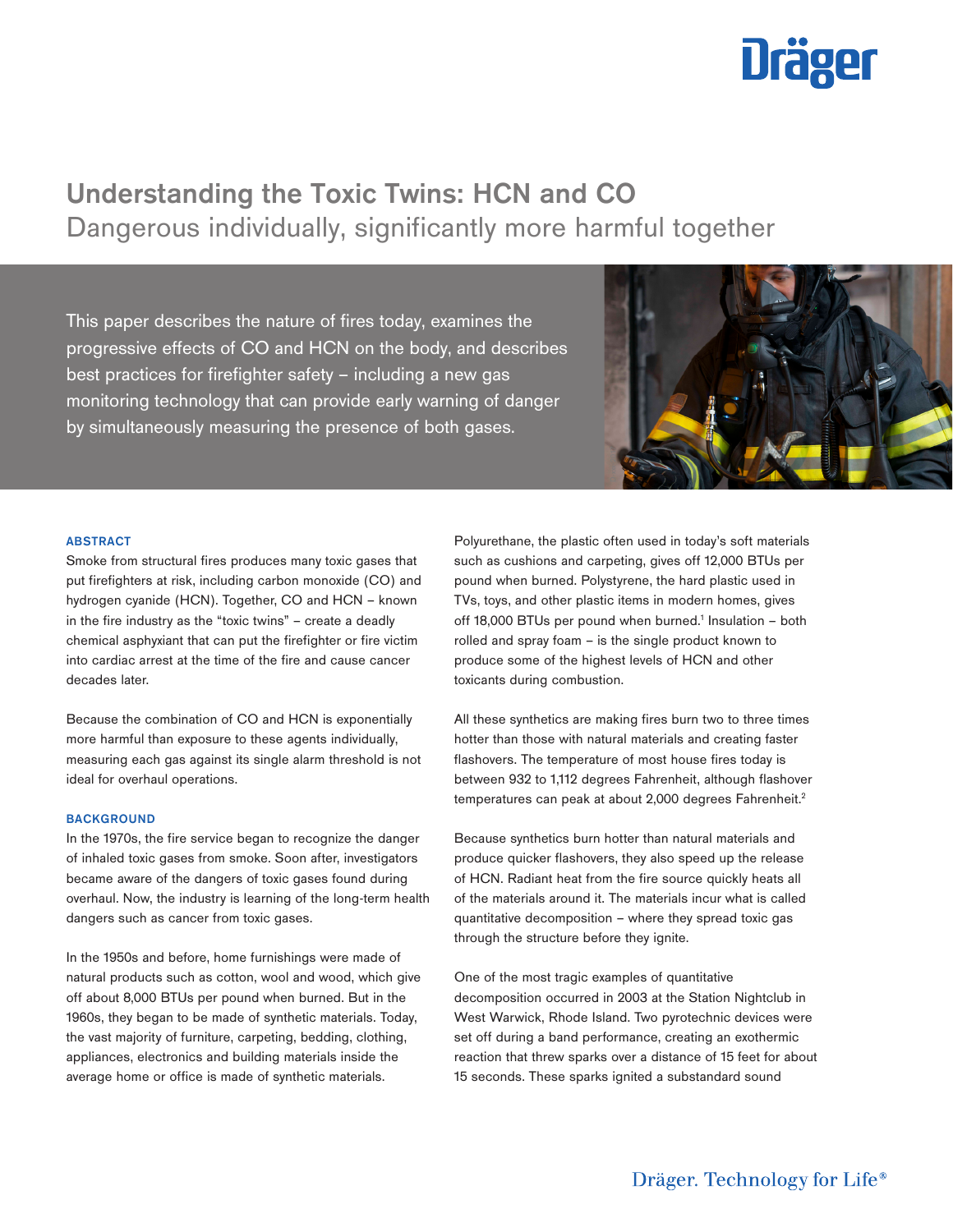suppression foam board that was wrapped around the stage to project sound into the audience. As temperatures soared from the initial flames, thermal decomposition of the foam board began to produce high quantities of smoke filled with HCN.

Subsequent investigations and a simulation of this event by NIST concluded that with no sprinkler system in the building, the performance area was uninhabitable within 90 seconds. Many of the 462 people in the room were overcome by the HCN/CO in the smoke before they could get out of the structure. 100 people lost their lives and more than 200 were severely burned or injured as a result of this event.<sup>3</sup>

#### **WHERE THERE IS SMOKE, THERE ARE TOXIC GASES**

In residential fires today, the leading cause of death is from smoke inhalation – not burn injuries. A 2011 study by the NFPA shows an 8-to-1 ratio of smoke inhalation to burns for deaths in home fires.4

# Gases Produced by Burning Synthetics<sup>6</sup>

- Carbon monoxide
- Carbon dioxide
- Hydrogen cyanide
- Hydrogen chloride
- Nitrous gases
- Phosgene
- Hydrogen sulfide
- Sulfur dioxide
- Acrolein
- Ammonia
- **Formaldehyde**
- **Glutaraldehyde**
- Acetaldehyde
- Benzaldehyde
- Benzene
- Various polynuclear aromatic hydrocarbons (PNAs)

During a fire, oxygen levels decrease and the environment is likely to contain high levels of carbon monoxide and many other toxins. Moreover, smoke produces toxins regardless of its thickness, color or movement. It is impossible to tell from looking at smoke how much toxic gas is coming out of the structure. It's pretty obvious that there are toxins in heavy, turbulent smoke – but they can also be present in light colored smoke or even haze.

While firefighters are exposed to harmful substances both through their lungs and their skin, lungs are 300 times as efficient in getting toxins into the body.

#### **HCN: THE SILENT KILLER**

While the threat of CO has been known for years, a study by Jacksonville, Florida Fire Rescue's Capt. Rick Rochford showed that HCN was present at every fire he investigated. As Rochford points out, the effects of HCN and CO inhalation can last for days or even weeks after exposure.<sup>5</sup>

Firefighters are trained to watch for symptoms of carbon monoxide poisoning – including headaches, nausea, and drowsiness. Exposure to high levels of carbon monoxide can be fatal, but what is often overlooked is the presence of cyanide. While many associate cyanide with chemical weapons and hazardous material (hazmat) scenarios, research has shown that cyanide is a significant contributor to the thousands of fire-related deaths each year.

# **HCN IS UP TO 35 TIMES MORE TOXIC THAN CO**

Studies have shown that in fire smoke, hydrogen cyanide can be up to 35 times more toxic than carbon monoxide. (See charts on next page.)

The NIOSH short-term exposure limit (TLV-STEL) for HCN is 4.7, above which concentration a worker should not be exposed (averaged over 15 minutes). Exposures cannot be repeated more than four times per day. The American Conference of Governmental Industrial Hygienists (ACGIH) has assigned 4.7 ppm as a worker ceiling limit (TLV-C), above which concentration a worker should never be exposed.<sup>6</sup>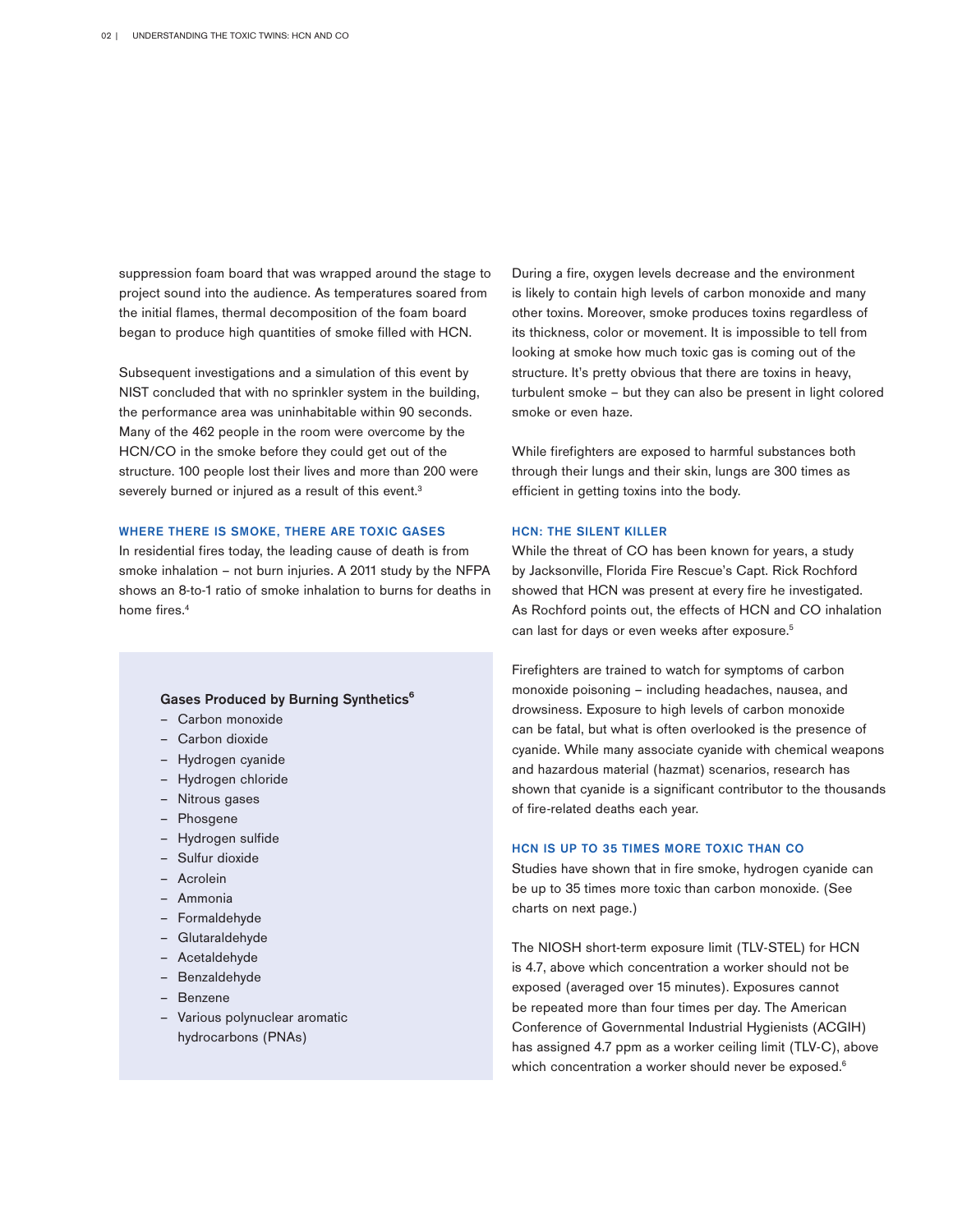| CO CONCENTRATION IN THE AIR  | VOL. %                                                                               | <b>INHALATION TIME AND TOXIC SYMPTOMS</b>                                                    |  |
|------------------------------|--------------------------------------------------------------------------------------|----------------------------------------------------------------------------------------------|--|
| 35 ppm                       | 0.0035%                                                                              | Maximum workplace concentration for 8-hour workday                                           |  |
| $200$ ppm<br>0.02%           |                                                                                      | Mild headache within 2-3 hours                                                               |  |
| $400$ ppm<br>0.04%           |                                                                                      | Headache in the forehead within 2-3 hours, extending to the entire head within 2.5-3.5 hours |  |
| 800 ppm                      | Dizziness, nausea and limb twitching within 45 minutes, coma within 2 hours<br>0.08% |                                                                                              |  |
| 1,600 ppm                    | 0.16%                                                                                | Dizziness, nausea and limb twitching within 20 minutes, death within 2 hours                 |  |
| 3,200 ppm                    | 0.32%                                                                                | Dizziness, nausea and limb twitching within 5-10 minutes, death within 30 minutes            |  |
| 6,400 ppm                    | 0.64%                                                                                | Dizziness, nausea and limb twitching within 1-2 minutes, death within 10-15 minutes          |  |
| 12,800 ppm                   | 1.28%                                                                                | Death within 1-3 minutes                                                                     |  |
| HCN CONCENTRATION IN THE AIR | <b>VOL. %</b>                                                                        | <b>TOXIC SYMPTOMS</b>                                                                        |  |
| $\sim$ $\sim$                | 0.0001                                                                               |                                                                                              |  |

| Z.I DUIII   | <u>U.UUUZI</u> | <b>IVIDA WUINDIQUE CUITUR</b> |
|-------------|----------------|-------------------------------|
| $2-4$ ppm   | 0.0004         | Perception threshold          |
| $4.7$ ppm   | 0.00047        | <b>NIOSH REL: STEL</b>        |
| $10$ ppm    | 0.001          | OSHA PEL: TWA                 |
| 20-40 ppm   | 0.004          | Slight symptoms afte          |
| 45-54 ppm   | 0.0054         | Immediate and subse           |
| 100-200 ppm | 0.02           | Deadly after 30-60 m          |
| $300$ ppm   | 0.03           | Immediate death               |
|             |                |                               |

| <b>HUN CUNCENTRATION IN THE AIR</b> | $VUL.$ 70 | כועוטו זוען זכ טוגעו                                 |
|-------------------------------------|-----------|------------------------------------------------------|
| 2.1 ppm                             | 0.00021   | Max workplace concentration for 8-hour work - Europe |
| $2-4$ ppm                           | 0.0004    | Perception threshold                                 |
| 4.7 ppm                             | 0.00047   | NIOSH REL: STEL                                      |
| 10 ppm                              | 0.001     | OSHA PEL: TWA                                        |
| 20-40 ppm                           | 0.004     | Slight symptoms after several hours                  |
| 45-54 ppm                           | 0.0054    | Immediate and subsequent damage within one hour      |
| 100-200 ppm                         | 0.02      | Deadly after 30-60 minutes                           |
| 300 ppm                             | 0.03      | Immediate death                                      |
|                                     |           |                                                      |

Physical effects of exposure to increasing amounts of CO and HCN

Rochford's studies showed HCN levels of 200 ppm common in normal structural fires: That is lethal in 10 minutes.<sup>7</sup>

The prevailing thought had been that if you get a person out of the smoke and into fresh air, the toxins will be replaced by the fresh air. It is now known that the toxins are stored in the body and can be difficult to displace. Cancer has now become the #1 long-term cause of firefighter death.<sup>8</sup>

Because of the extreme toxicity of HCN, firefighters who experience dizziness, weakness, and rapid heart rate after a fire may actually be feeling the effects of HCN. It is theorized that many firefighter heart attacks and cardiac arrest during or following fire operation may be HCN-related.

HCN also has a narcotic-like effect and can result in irrational and bizarre actions, causing the firefighter or victim to make life threatening decisions.

Here are some examples of observed behavior:

– A trapped firefighter passes windows suitable for bailout, but walks past them.

- A firefighter walks through the fire to the entrance door, then turns around and goes back into the fire. He is recovered badly burned, goes into cardiac arrest, and is not revived.
- A firefighter becomes separated from crew members, radios Mayday, but does not activate his PASS and pushes RIT team members away twice before running away from them. He is overcome, goes into cardiac arrest and is not revived.

# **Facts about HCN⁶**

- HCN is 35 times more toxic than CO
- HCN can enter the body by absorption, inhalation, or ingestion and targets the heart and brain
- HCN can cause heart attacks and cardiac arrest, then hamper resuscitation
- HCN can cause bizarre and irrational behavior, hamper ability to perform role or to self-rescue, and can hinder or prevent rescue by others
- HCN can incapacitate a victim within a short time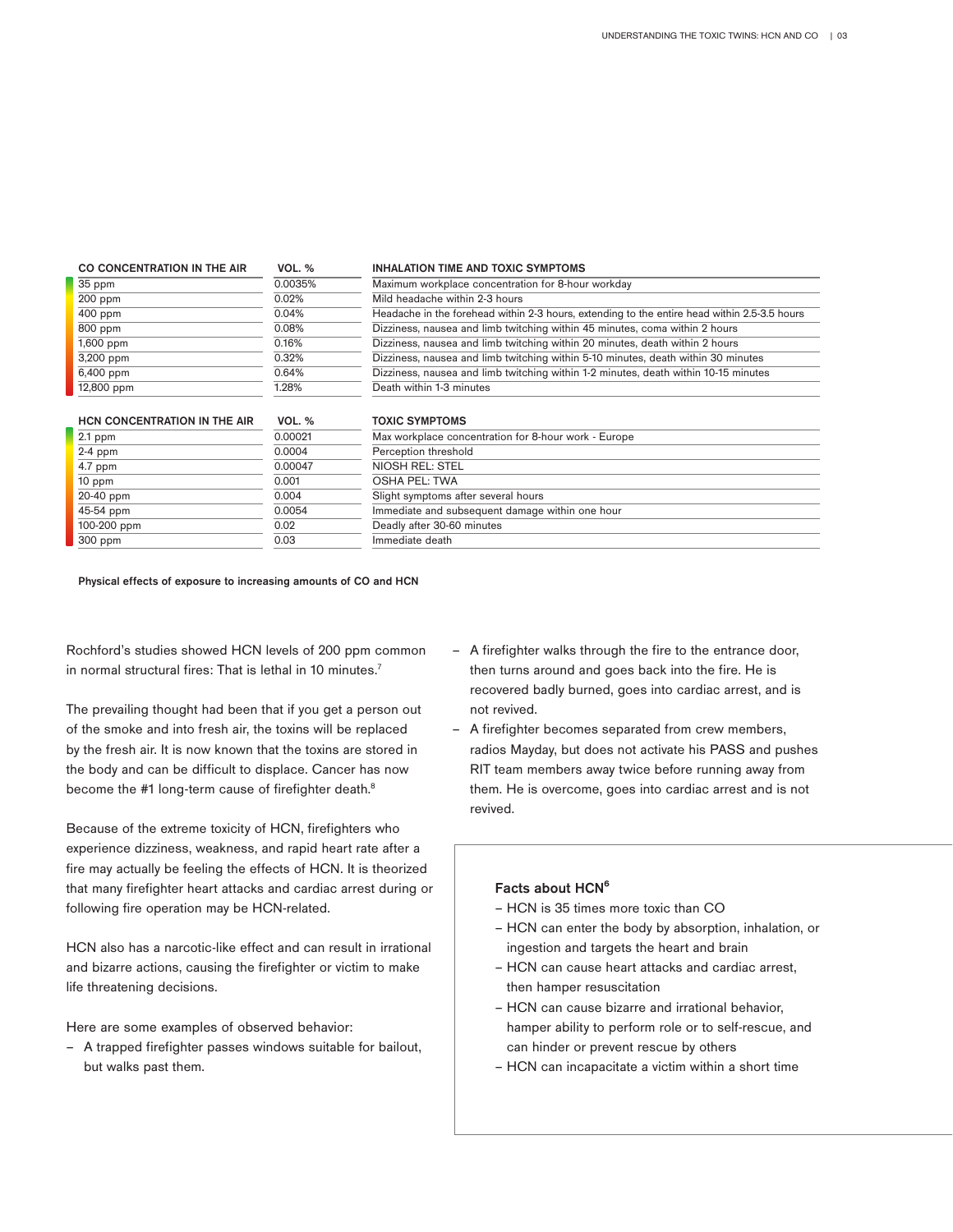#### **HOW HCN AFFECTS THE BODY**

HCN is a cellular asphyxiant that interferes with aerobic respirations. During normal respiration, the body provides nutrients to key enzymes that allow our bodies to function properly. However, when HCN is inhaled, it has a high affinity for a key enzyme called cytochrome C oxidase – which basically shuts down the aerobic respiratory path. The result is anaerobic respirations, resulting in lactic acidosis and other toxic substances that are created in the tissues and organs.

Individuals inhaling hydrogen cyanide associated with smoke often experience cognitive dysfunction and drowsiness that can impair their ability to escape or to perform rescue operations.6 Exposure to low concentrations (or initial exposure to higher concentrations) may result in stupor, confusion, flushing, anxiety, perspiration, headache, drowsiness, and rapid breathing. Exposure to higher concentrations of HCN result in prostration, tremors, cardiac arrhythmia (which can be delayed two to three weeks after the fire exposure), coma, respiratory depression, respiratory arrest, and cardiovascular collapse.

Unfortunately, there is no quick test that be administered to individuals at the site of a fire to check for HCN toxicity. As a result, all firefighters need to be on the alert for HCN poisoning in fellow firefighters – both at the fire scene and afterward at the station. If a firefighter or victim shows significant signs of HCN toxicity, HCN antidotes can be administered to help speed the person's recovery.

### **SYMPTOMS OF HCN POISONING<sup>6</sup>**

- Lethargy
- Weakness
- Shortness of breath, chest tightening, headache
- Drowsiness
- Disorientation, possibly bizarre behavior
- Cardiac issues
- Possibly bright red skin discoloration (for prolonged exposure)
- Soot or burns around the mouth and nose
- Coughing up carbonaceous sputum
- Smell of almond extract on the breath (anecdotal)

#### **TREATMENT OF A POSSIBLE HCN PATIENT**

Because cyanide gas in fire smoke can quickly become lethal, early attention to possible cyanide poisoning is critical for saving lives. The prehospital treatment of acute cyanide poisoning entails removing the person from the source of cyanide, administering 100% oxygen, and providing cardiopulmonary resuscitation, if necessary.

An antidote called hydroxocobalamin has been effectively used in France for the past 10 years. It is designed specifically for use on-scene or at the hospital for acute HCN poisoning from any source. Hydroxocobalamin neutralizes cyanide by fixing it to form cyanocobalamin (vitamin B12), which is excreted in the urine. It does not reduce the blood's capacity to carry oxygen.

If cyanide poisoning is known or suspected, some practitioners recommend CYANOKIT® (hydroxocobalamin for injection; 5g for intravenous infusion) should be administered immediately. (www.cyanokit.com)

#### **BEWARE OF SECONDARY HCN EXPOSURE**

Firefighters also need to realize that because soft body tissue acts like a sponge, fire victims absorb a lot of the combustion byproducts. When a victim is removed from a contaminated environment and brought out into clear air, their body tissue begins to outgas some of the contaminants. Therefore, emergency responders working on the victim become exposed to the same contaminants, including HCN and many other chemicals.

After the victim has been delivered to the hospital and the firefighters go back to their station, the rescuers may start to experience headaches, nausea, vomiting, and things of that nature. While these symptoms may be a result of work stress, it might also be caused by exposure to contaminants such as HCN and CO.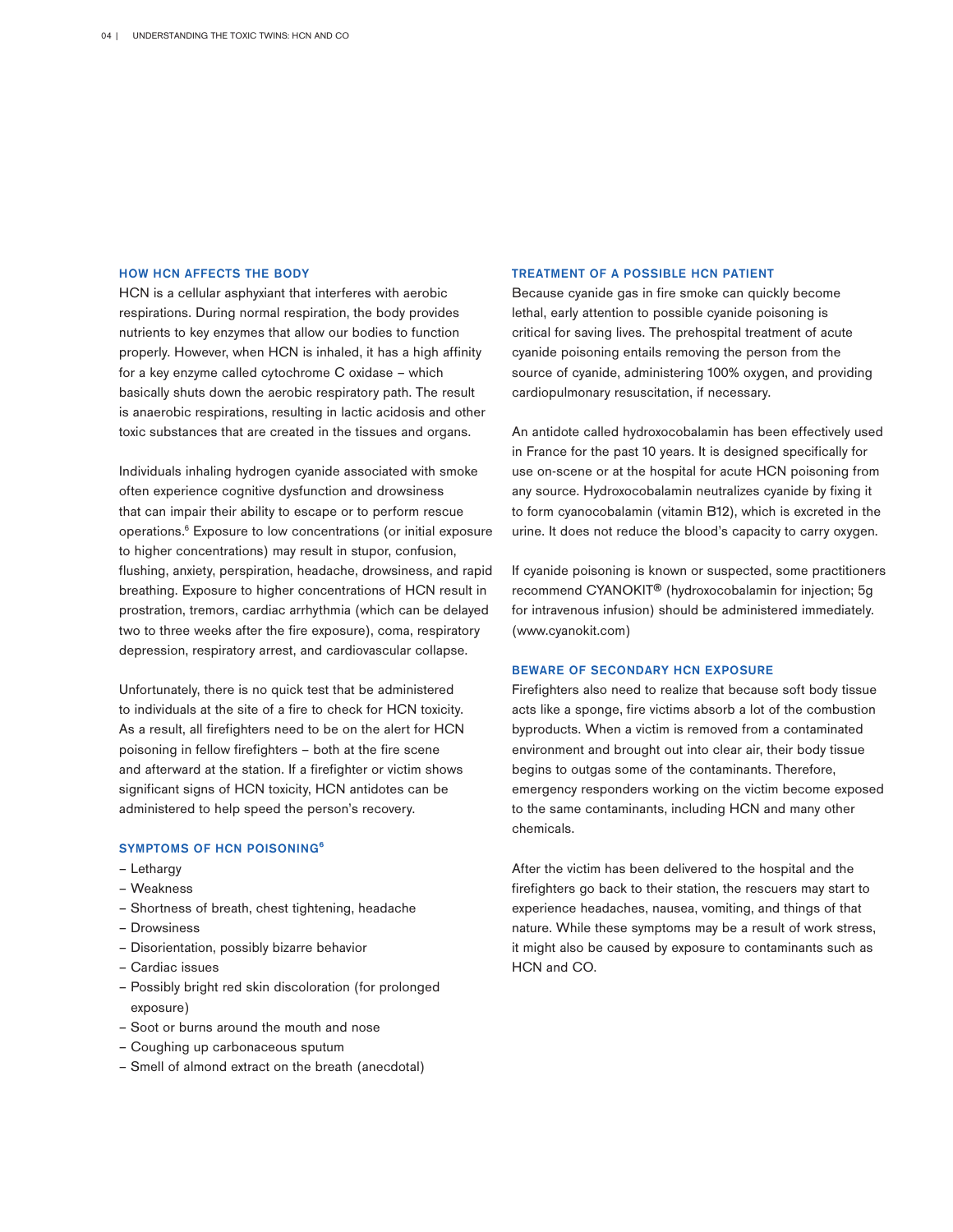#### **CO + HCN: DEADLIER TOGETHER**

The fact that CO and HCN are even more toxic together has long been known. This additive effect is described and proven in the dissertation "Effects of exposure to single or multiple combination of the predominant toxic gases and low oxygen atmospheres produced in fires" by Levin, Paabo, Gurman and Harris.<sup>9</sup> This research showed that all animal test subjects exposed to a mixture of HCN and CO, especially in a mixture of  $\frac{1}{3}$  and  $\frac{1}{2}$ , were significantly more often fatally poisoned than the animals who were exposed to only one of these gases at the time.

The exact proportions of the gas concentrations during or after a fire are usually different because it depends on various factors such as temperature, location, time or duration. However, the fact that HCN and CO occur together on scene during and after fire seems very clear.

# **HOW CAN FIREFIGHTERS PROTECT THEMSELVES?**

While firefighters cannot avoid exposure to toxic substances such as HCN and CO in the line of duty, they can protect themselves by adhering to the following guidelines.

- Wear PPE: This requires an ongoing commitment on the part of the firefighter
- Monitor toxic gases: Make gas monitoring a standard procedure
- Use SCBA: Keep SCBA on until it has been determined that air is safe to breathe and make SCBA available for drivers/operators
- Shower in an hour: By showering within an hour, firefighters can reduce exposure to toxins by 90%. If they wait until they go home that night, they have received 100% exposure – so the shower does nothing to reduce their risk of cancer.
- Decon: Decontaminate PPE according to Fire & Emergency Training Institute (FETI) guidelines
- Watch out for each other: Be alert to symptoms in fellow firefighters, both at the fire scene and back at the station
- Education and training: Institute a training program that focuses on making firefighters aware of the hazards of hydrogen cyanide

The best respiratory protection firefighters have today is through their SCBAs. Firefighters frequently ask if it's OK to use an APR chemical cartridge mask during the overhaul operation instead of their SCBA. Since it is not possible to clearly identify the gases in such environments, an APR chemical cartridge is not sufficient protection during overhaul operations. There are more gases than just CO inside the structure that firefighters and investigators need to be concerned about.

# **NEW TECHNOLOGY PROVIDES EARLY WARNING OF TOXIC TWIN DANGER**

Dräger, a leading provider of high quality safety equipment to firefighters worldwide for more than 125 years, has introduced new toxic twin signal processing technology that provides protection against the combination of CO and HCN. The standard settings for the alarm threshold are for CO 35 ppm (A1) and 50 ppm (A2); for HCN 2.5 ppm (A1) and 4.5 ppm (A2).

The previous state of the art was to treat and measure CO and HCN separately – no adjustment was made for the presence of both gases. Each alarm threshold was analyzed separately and not enough attention was paid to the toxic synergistic effect. With the toxic twins signal processing, the gas values are measured together and are added. An alarm is triggered by scaling the concentration of both substances.

Dräger has incorporated detection of the toxic twins into the Dräger X-am® 5000 and 5600 gas monitors with firmware 7.0 or later. The technology is patented by Dräger (Pub. No. US2014/0284222 A1) for the toxic substances CO and HCN.

This new gas monitoring innovation increases firefighter safety during overhaul based on scientific research conducted in the U.S. With this technology, Dräger provides the best possible safety against the toxic synergistic effect of hydrogen cyanide and carbon monoxide.